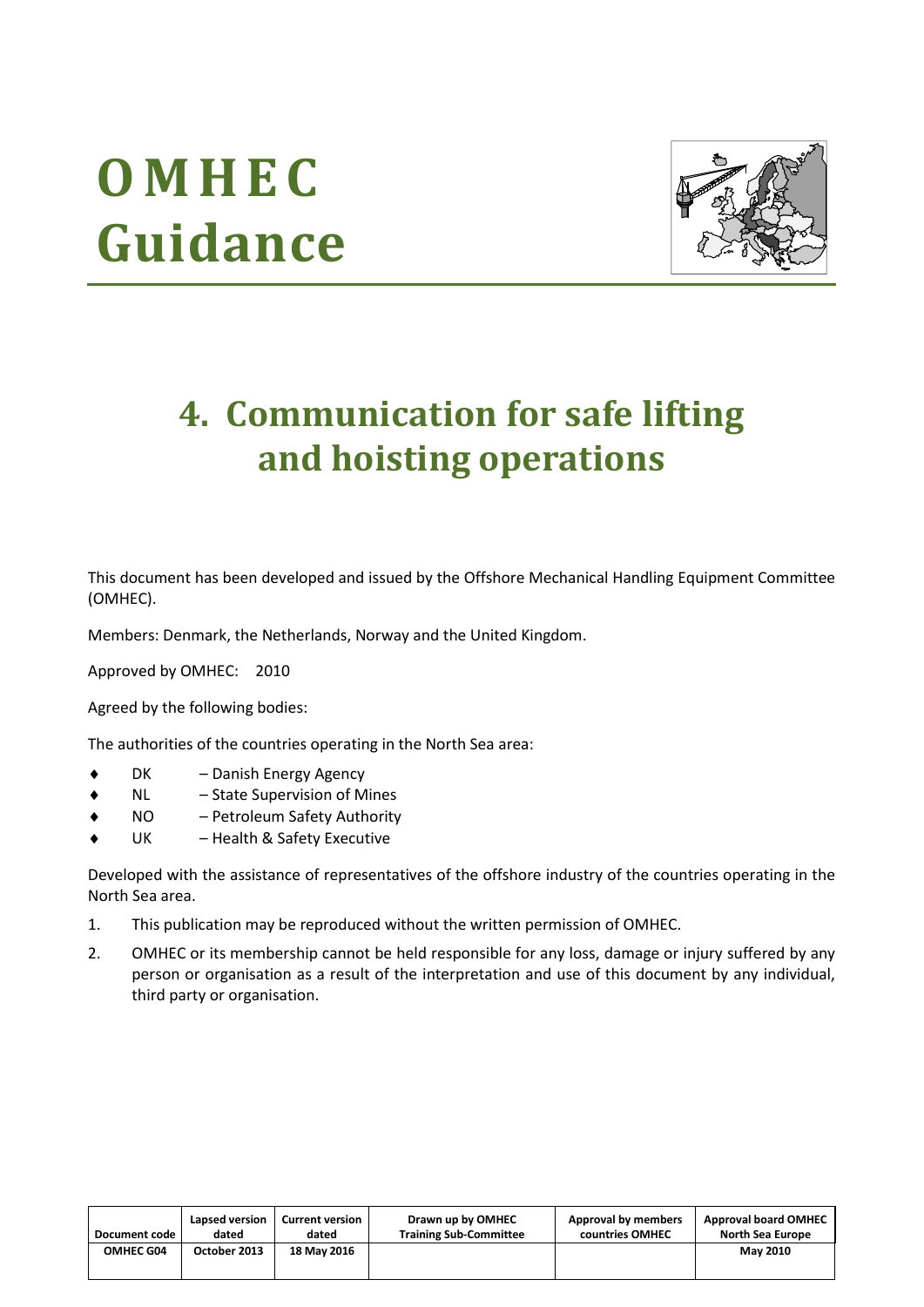| 4. Communication for safe lifting and hoisting operations | ОМНЕС                              |  |
|-----------------------------------------------------------|------------------------------------|--|
| <b>North Sea/Europe</b>                                   | Lifting of Personnel Sub-Committee |  |

| <b>Revision</b> | Reason                          | <b>Date</b>     |
|-----------------|---------------------------------|-----------------|
| Rev. 1          | Reformatting                    | 22 October 2013 |
| Rev. 2          | Updated references to standards | 18 May 2016     |
|                 |                                 |                 |

| Document code | Lapsed version | <b>Current version</b> | Drawn up by OMHEC             | Approval by members | <b>Approval board OMHEC</b> |
|---------------|----------------|------------------------|-------------------------------|---------------------|-----------------------------|
|               | dated          | dated                  | <b>Training Sub-Committee</b> | countries OMHEC     | <b>North Sea Europe</b>     |
| OMHEC G04     | October 2013   | <b>18 May 2016</b>     |                               |                     | <b>May 2010</b>             |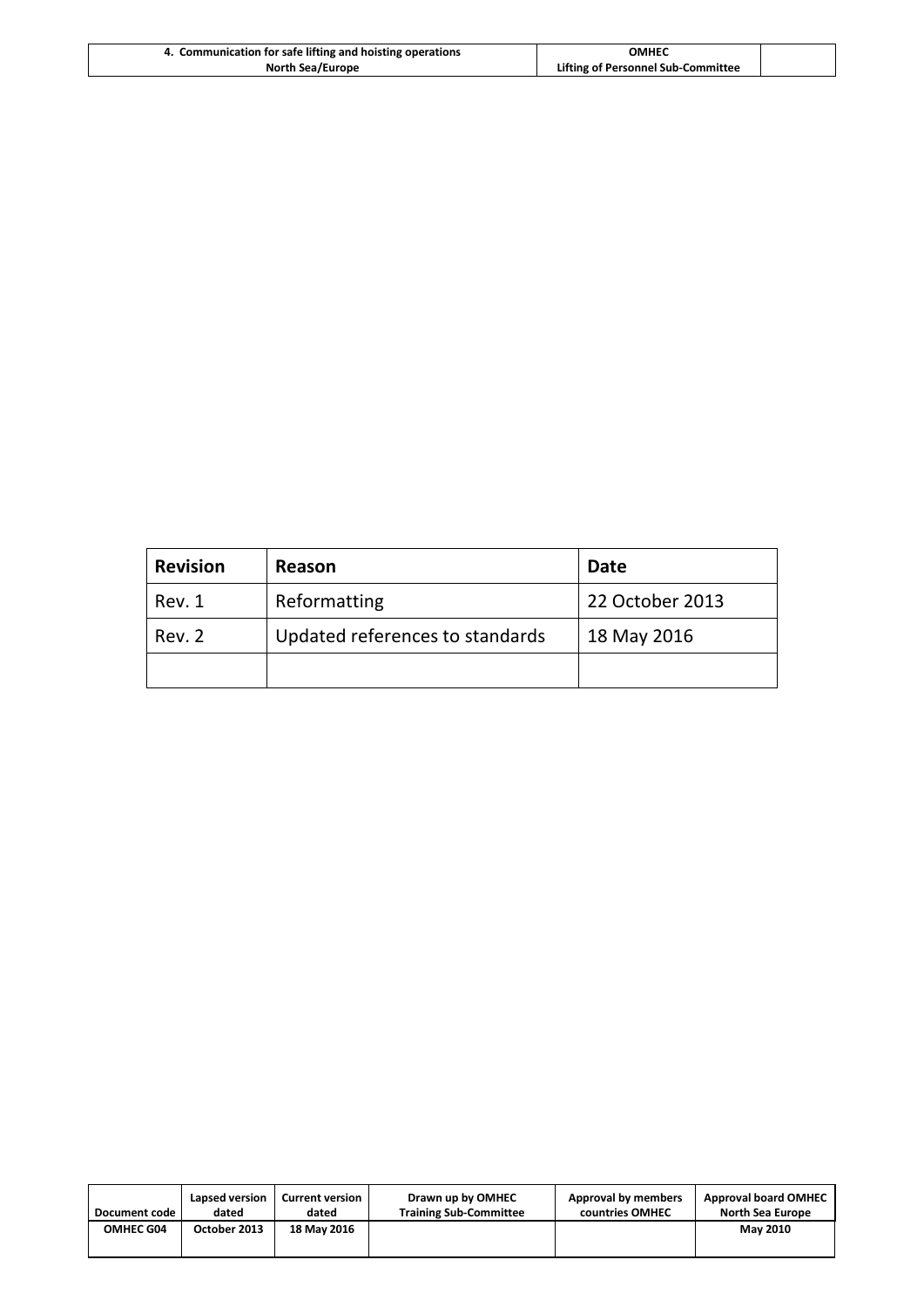| 4. Communication for safe lifting and hoisting operations |                                     |          |
|-----------------------------------------------------------|-------------------------------------|----------|
|                                                           | ОМНЕС                               | Contents |
| North-Sea/Europe                                          | <b>Working Group Communications</b> |          |

# **Contents**

| 1  |     |  |
|----|-----|--|
|    | 1.1 |  |
|    | 1.2 |  |
|    | 1.3 |  |
| 2  |     |  |
| 3  |     |  |
|    | 3.1 |  |
|    | 3.2 |  |
| 4  |     |  |
| 5  |     |  |
|    | 5.1 |  |
|    | 5.2 |  |
|    | 5.3 |  |
| 6  |     |  |
|    | 6.1 |  |
|    | 6.2 |  |
|    | 6.3 |  |
|    | 6.4 |  |
|    | 6.5 |  |
| 7  |     |  |
|    | 7.1 |  |
|    | 7.2 |  |
|    | 7.3 |  |
|    | 7.4 |  |
|    | 7.5 |  |
|    | 7.6 |  |
| 8  |     |  |
|    | 8.1 |  |
|    | 8.2 |  |
| 9  |     |  |
| 10 |     |  |
| 11 |     |  |

| Document code    | Lapsed version | <b>Current version</b> | Drawn up by OMHEC             | Approval by members | <b>Approval board OMHEC</b> |
|------------------|----------------|------------------------|-------------------------------|---------------------|-----------------------------|
|                  | dated          | dated                  | <b>Training Sub-Committee</b> | countries OMHEC     | North Sea Europe            |
| <b>OMHEC G04</b> | October 2013   | <b>18 May 2016</b>     |                               |                     | <b>May 2010</b>             |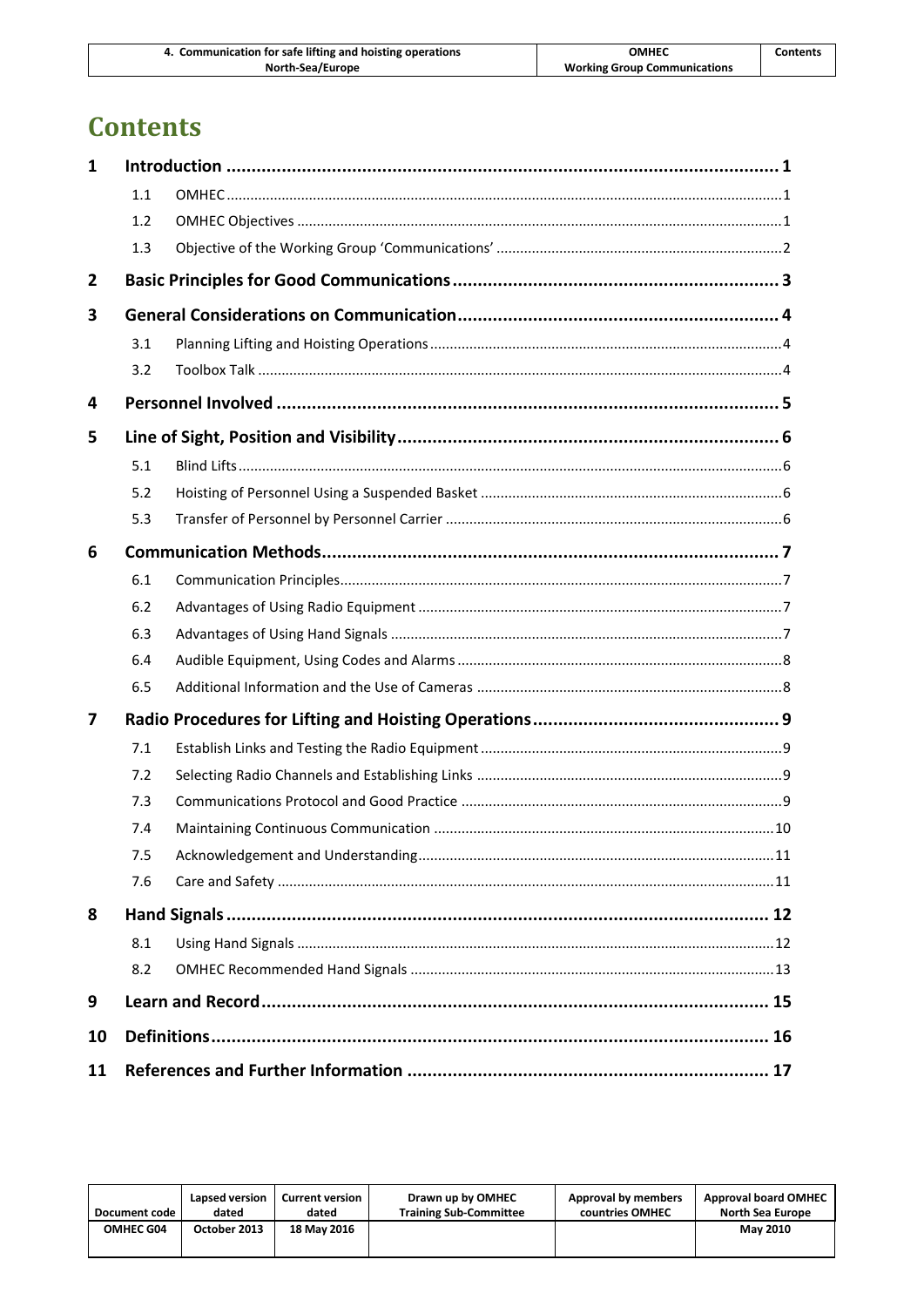| 4. Communication for safe lifting and hoisting operations | ОМНЕС | Page 1 of 17 |
|-----------------------------------------------------------|-------|--------------|
| North-Sea/Europe                                          |       |              |

#### <span id="page-3-1"></span><span id="page-3-0"></span>**1 INTRODUCTION**

#### **1.1 OMHEC**

The Offshore Mechanical Handling Equipment Committee (OMHEC) comprises members from the United Kingdom, Norway, Denmark and the Netherlands, all of whom are involved with the safety of 5 lifting and hoisting equipment and lifting and hoisting operations offshore.

> OMHEC is also adviser for the North Sea Offshore Authorities Forum (NSOAF) in matters related to lifting and hoisting offshore, formally stated in an agreement between the two parties. This agreement was renewed in 2015.

Members represent regulatory authorities, such as from the Danish Energy Agency, the Netherlands 10 State Supervision of Mines, the Petroleum Safety Authority Norway and the UK Health and Safety Executive. OMHEC also includes e.g. industry organisations, independent verifications bodies, classification societies and other relevant organisations.

> OMHEC wishes to express its concern with respect to the safety aspects of lifting and hoisting equipment and lifting and hoisting operations offshore.

15 The potential dangers that arise from the use of lifting and hoisting equipment necessitate the highest standards of safety being applied.

#### <span id="page-3-2"></span>**1.2 OMHEC Objectives**

OMHEC shall contribute to improved safety in offshore mechanical handling, lifting and hoisting operations and be an arena for work, which will achieve good harmonised practices for these 20 operations. In this respect the exchange of knowledge and understanding of causation and practical prevention of accidents and incidents plays an important part in the committee's work.

> OMHEC has, and will continue to, establish work groups comprising across the board representation from all of the participating countries in order to develop documents that will constitute advisory guidance and good practice relating to lifting and hoisting equipment and their operation.

25 OMHEC shall also be a centre for information exchange and discussions related to legislative policy, guidance and procedures and other issues associated with offshore lifting and hoisting equipment and their operations on fixed as well as mobile offshore units.

OMHEC shall give advice to the North Sea Offshore Authorities Forum (NSOAF) on issues related to safety in lifting and hoisting equipment and their operations, both on their request, as well as being an 30 independent organisation on its own.

> The regulatory authorities mentioned above will accept OMHEC's guidance as being good industry practice.

| Document code    | Lapsed version | <b>Current version</b> | Drawn up by OMHEC             | Approval by members | <b>Approval board OMHEC</b> |
|------------------|----------------|------------------------|-------------------------------|---------------------|-----------------------------|
|                  | dated          | dated                  | <b>Training Sub-Committee</b> | countries OMHEC     | North Sea Europe            |
| <b>OMHEC G04</b> | October 2013   | <b>18 May 2016</b>     |                               |                     | <b>May 2010</b>             |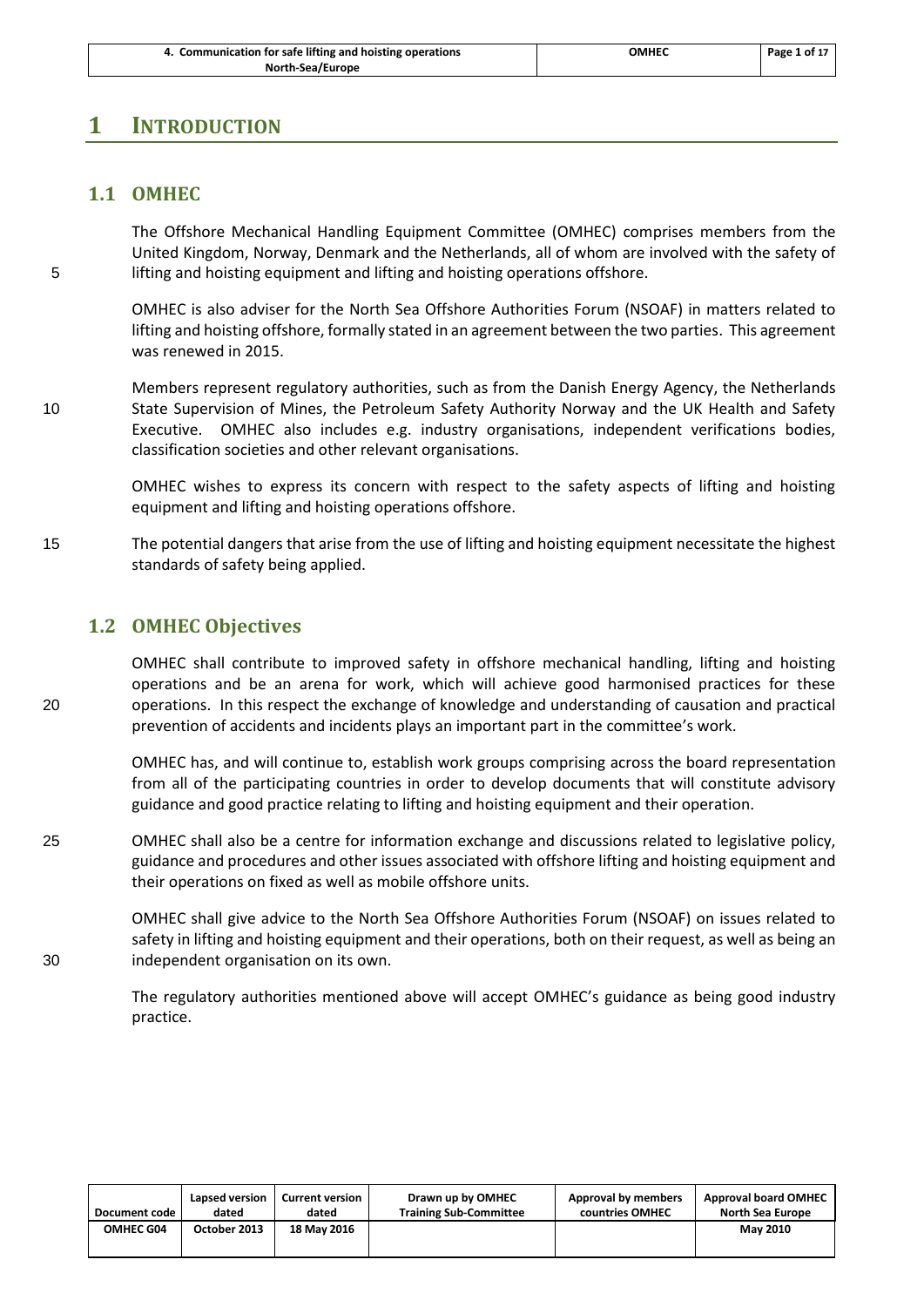# <span id="page-4-0"></span>**1.3 Objective of the Working Group 'Communications'**

Communication failures are a common root cause of lifting and hoisting incidents and thus highlight 35 the importance of addressing communications issues at the risk assessment and planning stages and then again at the toolbox talk. Clear communication must be ensured throughout the lifting and hoisting operations and is a prime focus of everyone in the lifting and hoisting team.

> At all times there shall be adequate communication between all personnel involved in the lifting and hoisting operation.

40 The objective of the working group 'Communications' is to provide guidance for systems, protocols and methods of communications in lifting and hoisting operations, and raise the level of safety during lifting and hoisting operations offshore.

| Document code    | Lapsed version | <b>Current version</b> | Drawn up by OMHEC             | Approval by members | <b>Approval board OMHEC</b> |
|------------------|----------------|------------------------|-------------------------------|---------------------|-----------------------------|
|                  | dated          | dated                  | <b>Training Sub-Committee</b> | countries OMHEC     | North Sea Europe            |
| <b>OMHEC G04</b> | October 2013   | 18 May 2016            |                               |                     | <b>May 2010</b>             |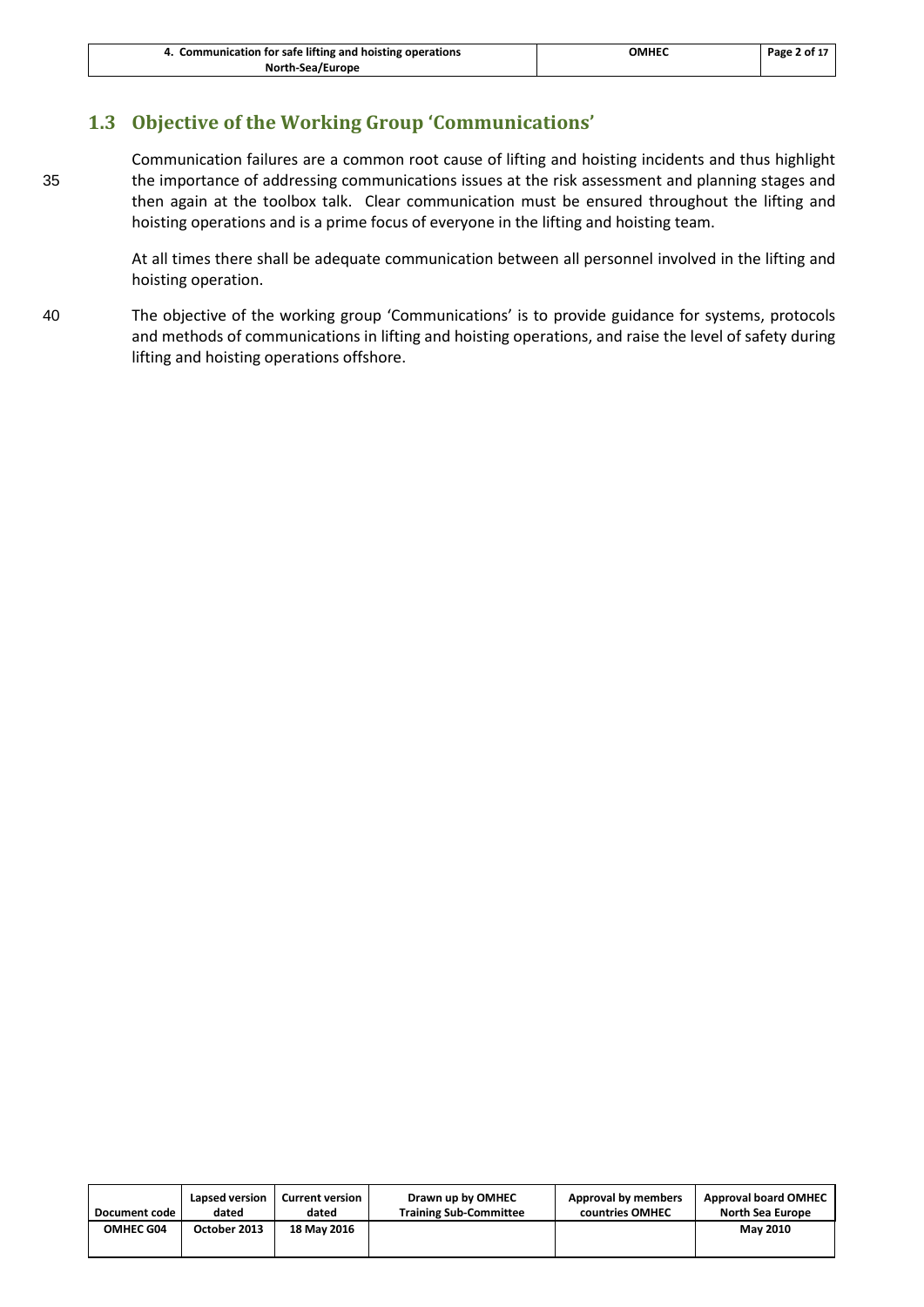| 4. Communication for safe lifting and hoisting operations | OMHEC | Page 3 of 17 |
|-----------------------------------------------------------|-------|--------------|
| North-Sea/Europe                                          |       |              |

# <span id="page-5-0"></span>**2 BASIC PRINCIPLES FOR GOOD COMMUNICATIONS**

The OMHEC working group 'communications' has defined the following basic principles for good 45 communications as imperative in order to raise the safety level during lifting and hoisting operations:

- Radio communications shall be used as primary means of communication;
- Communications shall be continuous, two way and confirmative;
- If radio communication is not available, the lifting and hoisting operation should not start;
- Lifting and hoisting operations should be suspended or ended if radio communication is no longer 50 available;
	- There should always be a line of sight between signaller and crane operator;
	- Hand signals should be used to support the radio communications and shall be used as back-up in the event of radio equipment failure;
- The signaller shall be clearly identified, preferably by distinctive clothing being brightly coloured and 55 for exclusive use of the signaller.

| Document code | Lapsed version | <b>Current version</b> | Drawn up by OMHEC             | Approval by members | <b>Approval board OMHEC</b> |
|---------------|----------------|------------------------|-------------------------------|---------------------|-----------------------------|
|               | dated          | dated                  | <b>Training Sub-Committee</b> | countries OMHEC     | North Sea Europe            |
| OMHEC G04     | October 2013   | 18 May 2016            |                               |                     | <b>May 2010</b>             |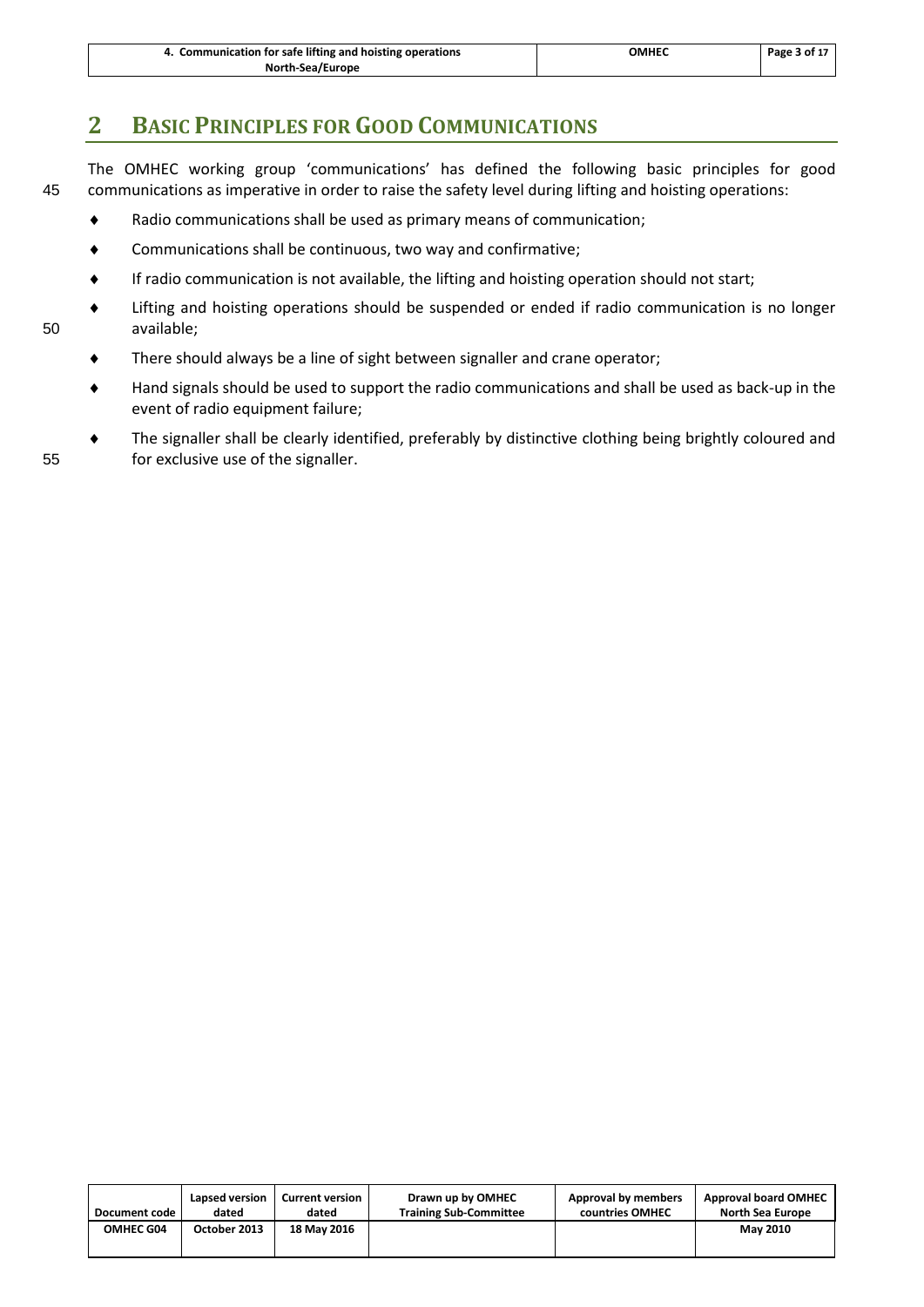| 4. Communication for safe lifting and hoisting operations | ОМНЕС | Page 4 of 17 |
|-----------------------------------------------------------|-------|--------------|
| North-Sea/Europe                                          |       |              |

# <span id="page-6-0"></span>**3 GENERAL CONSIDERATIONS ON COMMUNICATION**

In order to facilitate good communication, it is important that personnel involved in the lifting and hoisting operations are not distracted. With this in mind, the use of mobile phones or other devices, which are not part of the agreed communications procedure, should be restricted.

#### <span id="page-6-1"></span>60 **3.1 Planning Lifting and Hoisting Operations**

It is a legal requirement that all operations involving lifting and hoisting equipment shall be planned and appropriately managed on the basis of risk, complexity of the operations and working environment. From the initial stages communications is an important and integral part of the planning.

All lay down, storage and lifting areas should be planned with no blind zones and thus minimizing the 65 need for blind lifts. But in the cases where blind lifts are unavoidable, communications should be given the highest attention during the risk assessment.

The lift plan shall clearly state the communication method to be used.

#### <span id="page-6-2"></span>**3.2 Toolbox Talk**

The toolbox talk is the prime opportunity for all those involved with the lifting and hoisting operations 70 to check the safety issues and ensure that communication is established and agreed upon between all concerned.

> The toolbox talk is a vital communications asset. Next to all issues related to the Lift Plan and the safe execution, the following communications issues should be resolved at the toolbox talk:

- The talk should include all personnel involved in the execution of the lifting and hoisting 75 operations;
	- Have all affected parties been informed of the lifting activities;
	- Do all members of the lifting and hoisting team share a common language;
	- ◆ Confirmation of the communication method to be used;
	- Confirmation that radios and headsets are in good working order;
- 80 Confirmation that relevant personnel agree on and understand all of the hand signals to be used, should radio communication fail;
	- Radio frequency channel to be used;
	- All personnel involved in the lifting and hoisting operations should know how and when to stop the job for safety reasons;
- 85 Personnel should be aware of any other work going around them;
	- De-briefing arrangements should be made to identify learning points and improvements.

| Document code | Lapsed version | <b>Current version</b> | Drawn up by OMHEC             | Approval by members | <b>Approval board OMHEC</b> |
|---------------|----------------|------------------------|-------------------------------|---------------------|-----------------------------|
|               | dated          | dated                  | <b>Training Sub-Committee</b> | countries OMHEC     | <b>North Sea Europe</b>     |
| OMHEC G04     | October 2013   | 18 May 2016            |                               |                     | <b>May 2010</b>             |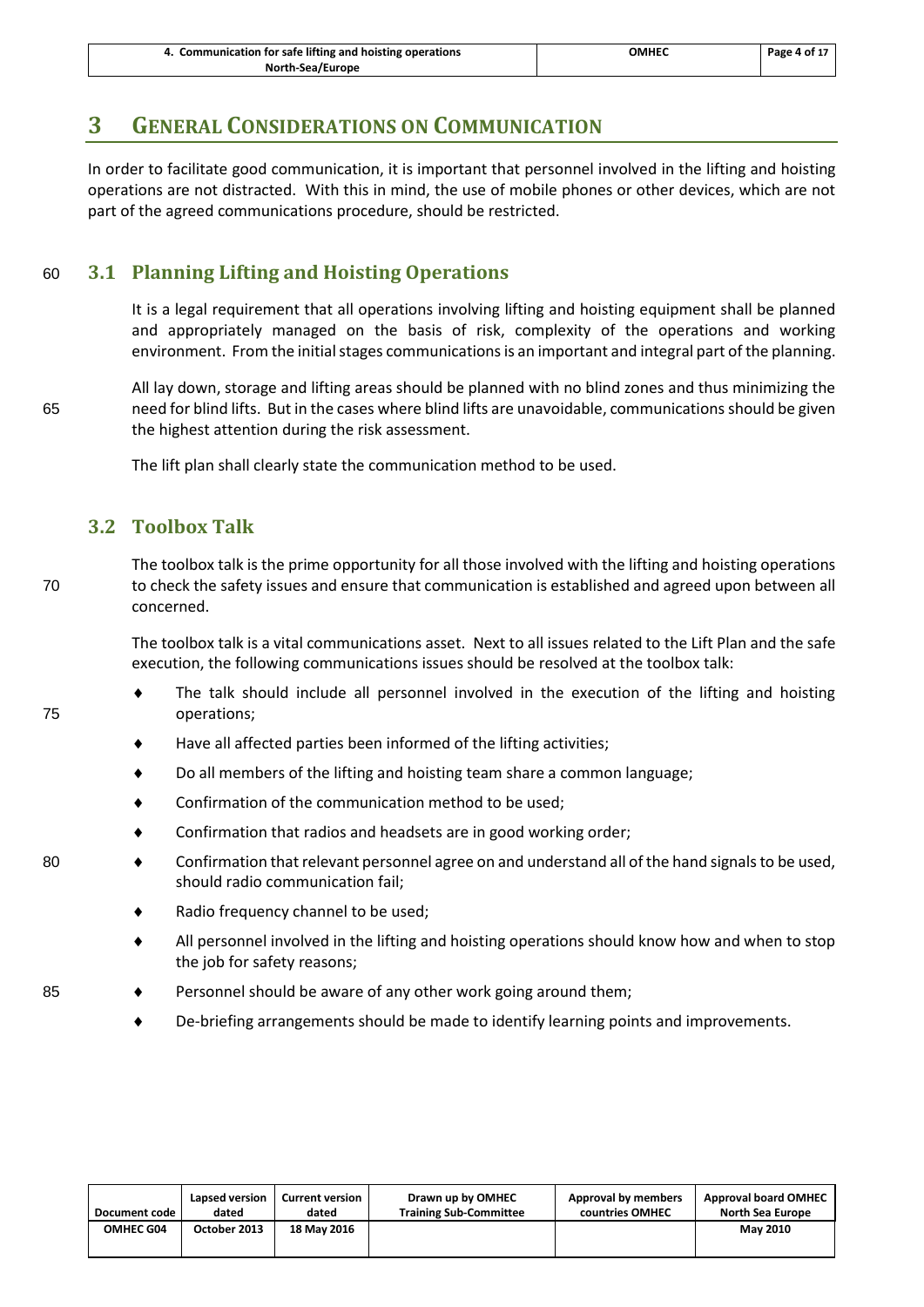| 4. Communication for safe lifting and hoisting operations | <b>OMHEC</b> | Page 5 of 17 |
|-----------------------------------------------------------|--------------|--------------|
| North-Sea/Europe                                          |              |              |

# <span id="page-7-0"></span>**4 PERSONNEL INVOLVED**

The signalman's duties must consist exclusively of directing manoeuvres and ensuring the safety of workers in the vicinity.

90 The crane operator must interrupt the ongoing manoeuvre in order to request new instructions when he is unable to carry out the orders he has received with the necessary safety guarantees.

| Document code | Lapsed version | <b>Current version</b> | Drawn up by OMHEC             | Approval by members | <b>Approval board OMHEC</b> |
|---------------|----------------|------------------------|-------------------------------|---------------------|-----------------------------|
|               | dated          | dated                  | <b>Training Sub-Committee</b> | countries OMHEC     | <b>North Sea Europe</b>     |
| OMHEC G04     | October 2013   | 18 May 2016            |                               |                     | <b>May 2010</b>             |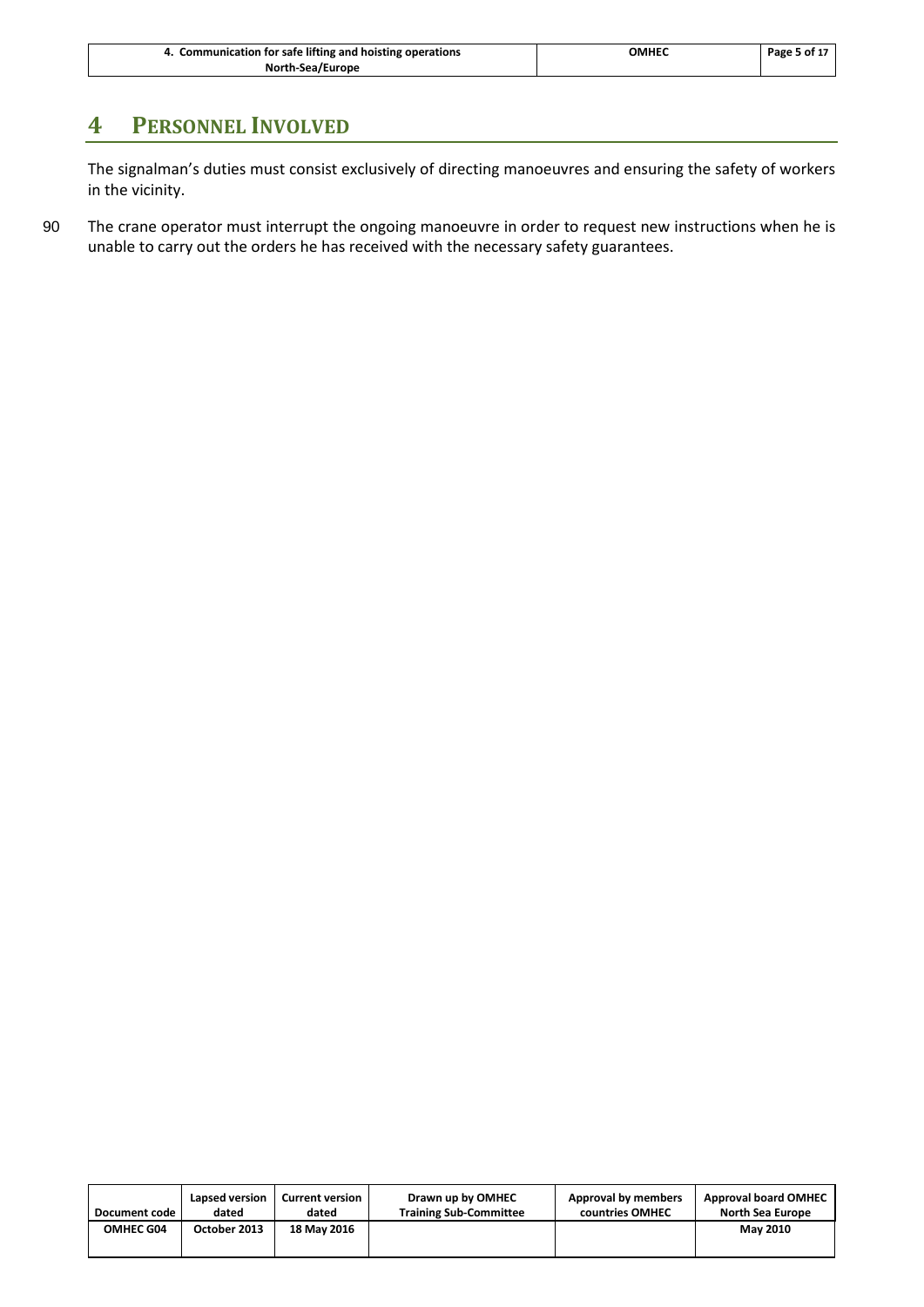# <span id="page-8-0"></span>**5 LINE OF SIGHT, POSITION AND VISIBILITY**

The signalman must be able to monitor all manoeuvres visually without being endangered thereby (European Council Directive 92/58/EEC and amended EC Directive 2007/30/EEC on the Minimum Requirements for the 95 Provision of Safety and/or Health Signs at Work, ANNEX IX).

The operator must be able to recognise the signalman without difficulty.

<span id="page-8-1"></span>The signaller shall be clearly identified, preferably by distinctive clothing being brightly coloured and for exclusive use of the signaller (European Council Directive 92/58/EEC and amended EC Directive 2007/30/EEC on the Minimum Requirements for the Provision of Safety and/or Health Signs at Work, ANNEX IX).

#### 100 **5.1 Blind Lifts**

Blind lifts should be avoided as much as reasonably possible (see also the remark i[n 3.1\)](#page-6-1).

However if blind lifts are unavoidable, communications should be given the highest attention during the risk assessment.

In connection with blind lifts, there shall always be at least two persons (signaller and slinger) who 105 have visual contact with the load and each other, and have radio contact with the lifting appliance operator. Any closed circuit television that monitors the work area is considered to be an aid, and not a replacement for either of these persons.

> The signaller shall place himself in a position where he has clear visual contact with the appliance operator and can give the stop signal manually in the event of radio equipment failure.

110 Communication from the signaller to the crane operator should be continuous, two way and confirmative by repeating the command. This is particularly important during 'blind lifts'.

#### <span id="page-8-2"></span>**5.2 Hoisting of Personnel Using a Suspended Basket**

Whenever personnel are being hoisted, the lifting appliance operator shall have eye contact with the signaller, who in turn shall have eye contact with the personnel who are being lifted.

115 Radio contact shall be established and maintained at all times between one of the persons being lifted, lifting appliance operator and signaller.

#### <span id="page-8-3"></span>**5.3 Transfer of Personnel by Personnel Carrier**

Radio communication should be established on an agreed radio frequency and maintained during the transfer operation. Radio communication needs to be established between the crane operator and 120 the persons in charge of the vessel/installation both to and from which the transfer is being undertaken.

> The crane operator should have a good view of the transfer areas, the personnel to be transferred and the banksman/deck officer at the two transfer locations.

| Document code    | Lapsed version | <b>Current version</b> | Drawn up by OMHEC             | Approval by members | <b>Approval board OMHEC</b> |
|------------------|----------------|------------------------|-------------------------------|---------------------|-----------------------------|
|                  | dated          | dated                  | <b>Training Sub-Committee</b> | countries OMHEC     | <b>North Sea Europe</b>     |
| <b>OMHEC G04</b> | October 2013   | 18 May 2016            |                               |                     | <b>May 2010</b>             |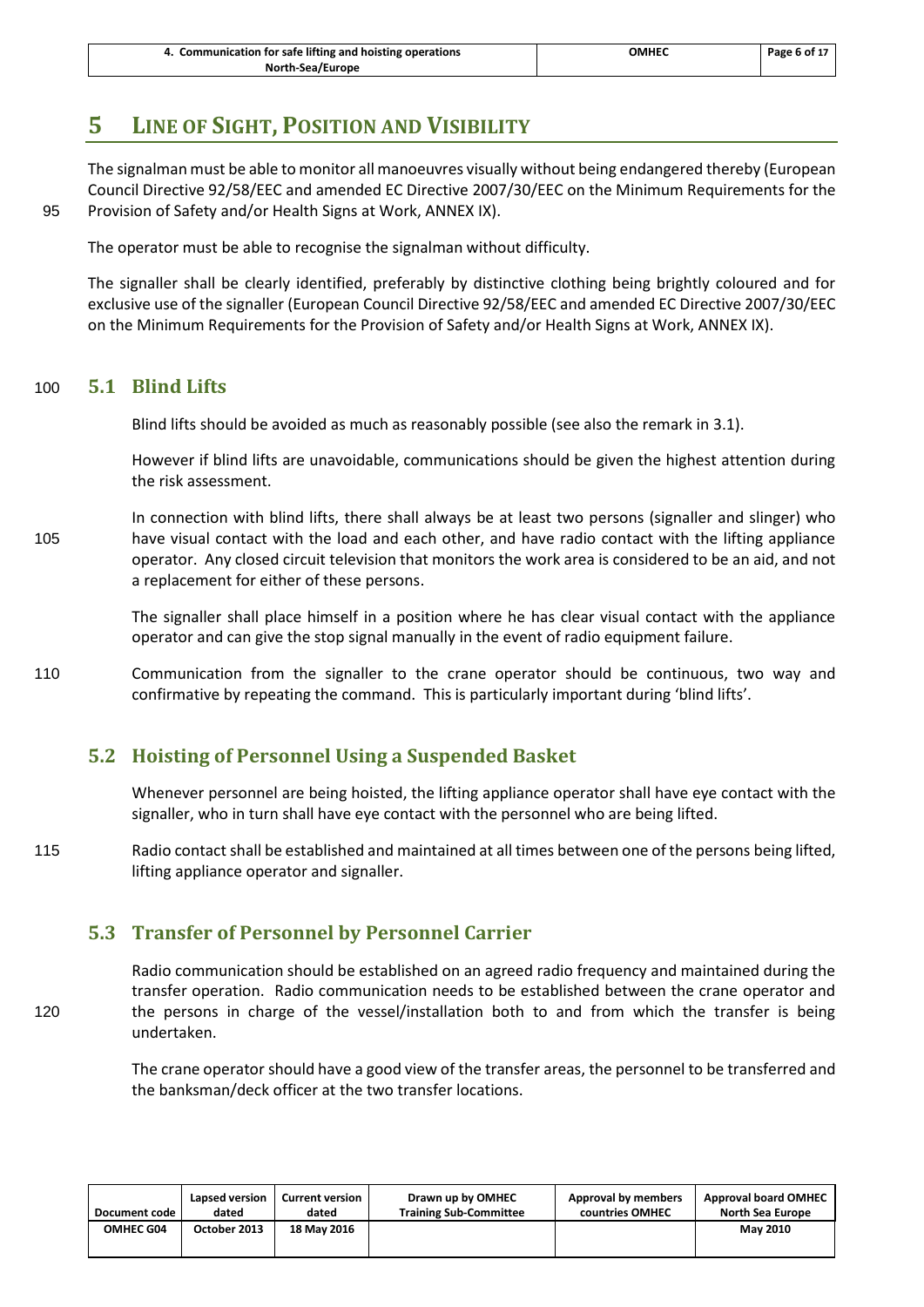| 4. Communication for safe lifting and hoisting operations | омнес | Page 7 of 17 |
|-----------------------------------------------------------|-------|--------------|
| North-Sea/Europe                                          |       |              |

#### <span id="page-9-1"></span><span id="page-9-0"></span>**6 COMMUNICATION METHODS**

#### 125 **6.1 Communication Principles**

- Radio communications shall be used as the primary means of communication during lifting and hoisting operations;
- Radio communications shall follow an agreed protocol;
- Hand signals can be used in addition to the radio equipment and shall be used as back-up in the 130 event of radio equipment failure.

#### <span id="page-9-2"></span>**6.2 Advantages of Using Radio Equipment**

There are advantages and disadvantages to using radio equipment rather than hand signals as the primary means of communicating between the signaller and the crane operator.

Using radio equipment offer the following advantages over hand signals:

- 135 When using radio equipment, there is two-way communication, giving the crane operator a facility for responding to the signaller and others;
	- Radio equipment offers more flexibility in communication than hand signals;
- The crane operator does not need to keep the signaller in sight all of the time and can refer to all controls and instrumentation within the operating cabin so long as voice communication is 140 maintained;
	- The signaller might not be in the same line of sight as the load, in order to avoid being too close to it. Radio equipment allows the crane operator to look at what is most important for the operation;
- Whenever lifting and hoisting operations are unexpectedly affected by heavy rain or failing light, 145 radio equipment would be a better means of communicating;
	- If agreed in the lift plan, the operations can continue if the line of sight between the crane operator and the signalman is temporarily lost, so long as continual communication is maintained;
	- Effective communications during blind lifts are made possible with radio equipment;
- 150 Lifting and hoisting operations where one signaller hands over to another in a different location are easier when radio equipment is being used.

#### <span id="page-9-3"></span>**6.3 Advantages of Using Hand Signals**

The advantages of hand signals over radio equipment are:

- Hand signals rely less on knowledge of the local language (though key personnel do require 155 competency in the same the same language);
	- Equipment breakdowns or cross talk from others on the same channel are avoided when hand signals are used;

| Document code | Lapsed version | Current version | Drawn up by OMHEC             | Approval by members | <b>Approval board OMHEC</b> |
|---------------|----------------|-----------------|-------------------------------|---------------------|-----------------------------|
|               | dated          | dated           | <b>Training Sub-Committee</b> | countries OMHEC     | <b>North Sea Europe</b>     |
| OMHEC G04     | October 2013   | 18 May 2016     |                               |                     | <b>May 2010</b>             |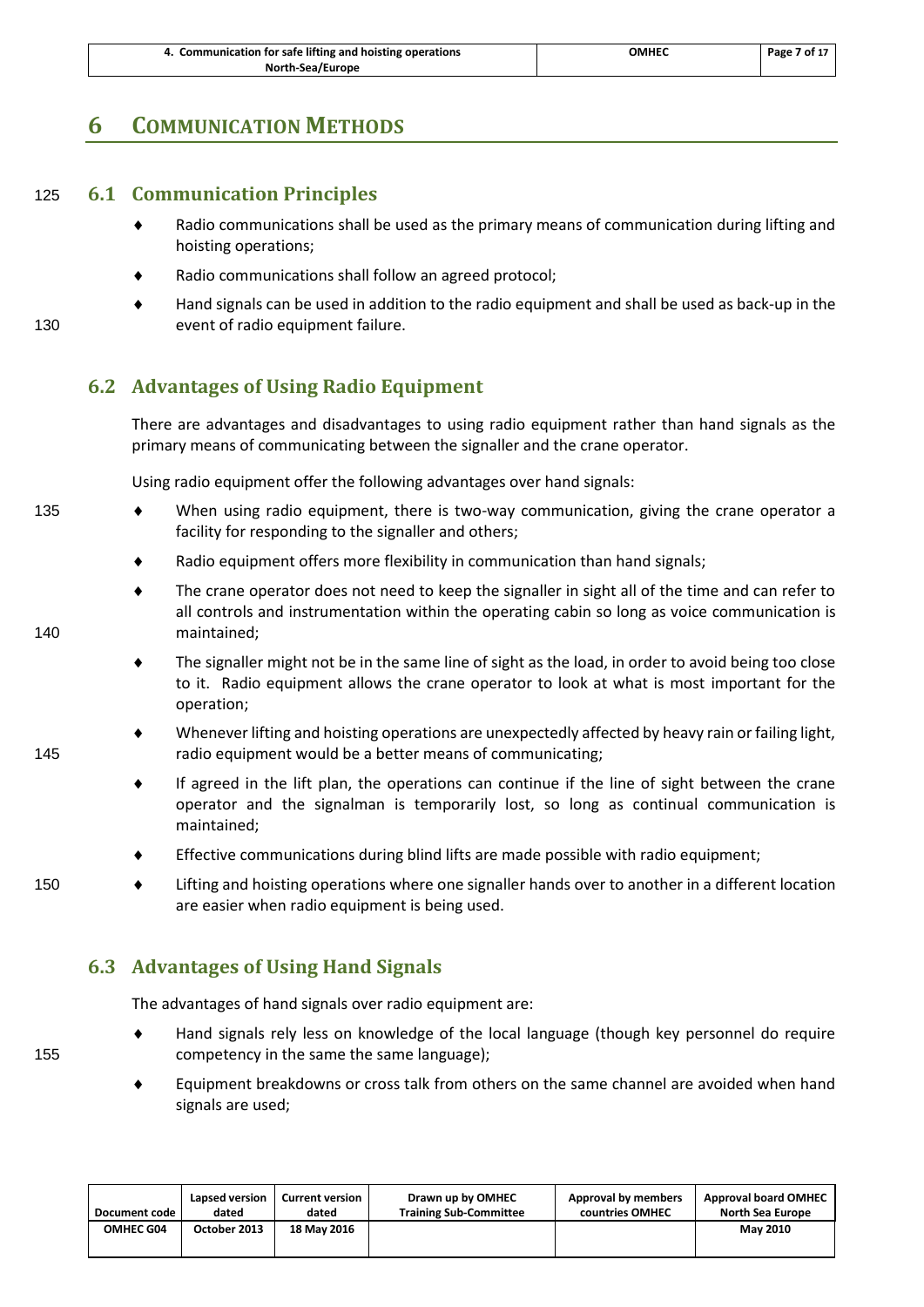| 4. Communication for safe lifting and hoisting operations | омнес | Page 8 of 17 |
|-----------------------------------------------------------|-------|--------------|
| North-Sea/Europe                                          |       |              |

- There is likely to be less room for ambiguity in hand signals, provided that both parties understand the same signalling protocol;
- 
- 160 Hand signals should avoid problems caused by radio transmission failures, especially when the sender or the person receiving has not realised that there is a failure.

#### <span id="page-10-0"></span>**6.4 Audible Equipment, Using Codes and Alarms**

In some occasions as a method for communication, whistles are blown as a way of giving instructions to the crane operator, sometimes in conjunction with a limited range of hand signals.

165 This method of communication is likely to lead to ambiguity if the crane operator becomes unsure of the number of whistle blasts heard, either because of other sounds occurring at the same time, or if he was distracted or even if there was a change of wind direction or force.

This method of communicating shall never be accepted.

Also communicating using codes instead of voice or hand signals shall never be accepted: they are not 170 standardised and prone to misinterpretation by the receiver.

#### <span id="page-10-1"></span>**6.5 Additional Information and the Use of Cameras**

The crane operator has several sources of information available about the status of the load. He is therefore in a good position to provide an early warning to the lifting and hoisting team if there is a discrepancy between instructions issued to him and his understanding of the hoisting operation.

175 Such communication should, whenever possible, be routed primarily to the signaller.

The crane operator might have access to the following instrumentation communicating the state of the hoisting operation:

- Line out meter this indicates the length of wire rope out and can also give an indication of the weight of the load suspended, provided the meter has been appropriately calibrated;
- 180  $\bullet$  Closed circuit camera television trained on the cable drum(s) this allows the crane operator to see how much line is available and therefore how much flexibility the signaller has in lowering an item;
	- Closed circuit camera television on the crane boom.

Cameras and instrumentation can be used as an aid, but only the signaller should be in charge of 185 directing the load.

The use of cameras shall never give reason to replace a member of the lifting and hoisting team.

| Document code    | Lapsed version | <b>Current version</b> | Drawn up by OMHEC             | Approval by members | <b>Approval board OMHEC</b> |
|------------------|----------------|------------------------|-------------------------------|---------------------|-----------------------------|
|                  | dated          | dated                  | <b>Training Sub-Committee</b> | countries OMHEC     | <b>North Sea Europe</b>     |
| <b>OMHEC G04</b> | October 2013   | 18 May 2016            |                               |                     | <b>May 2010</b>             |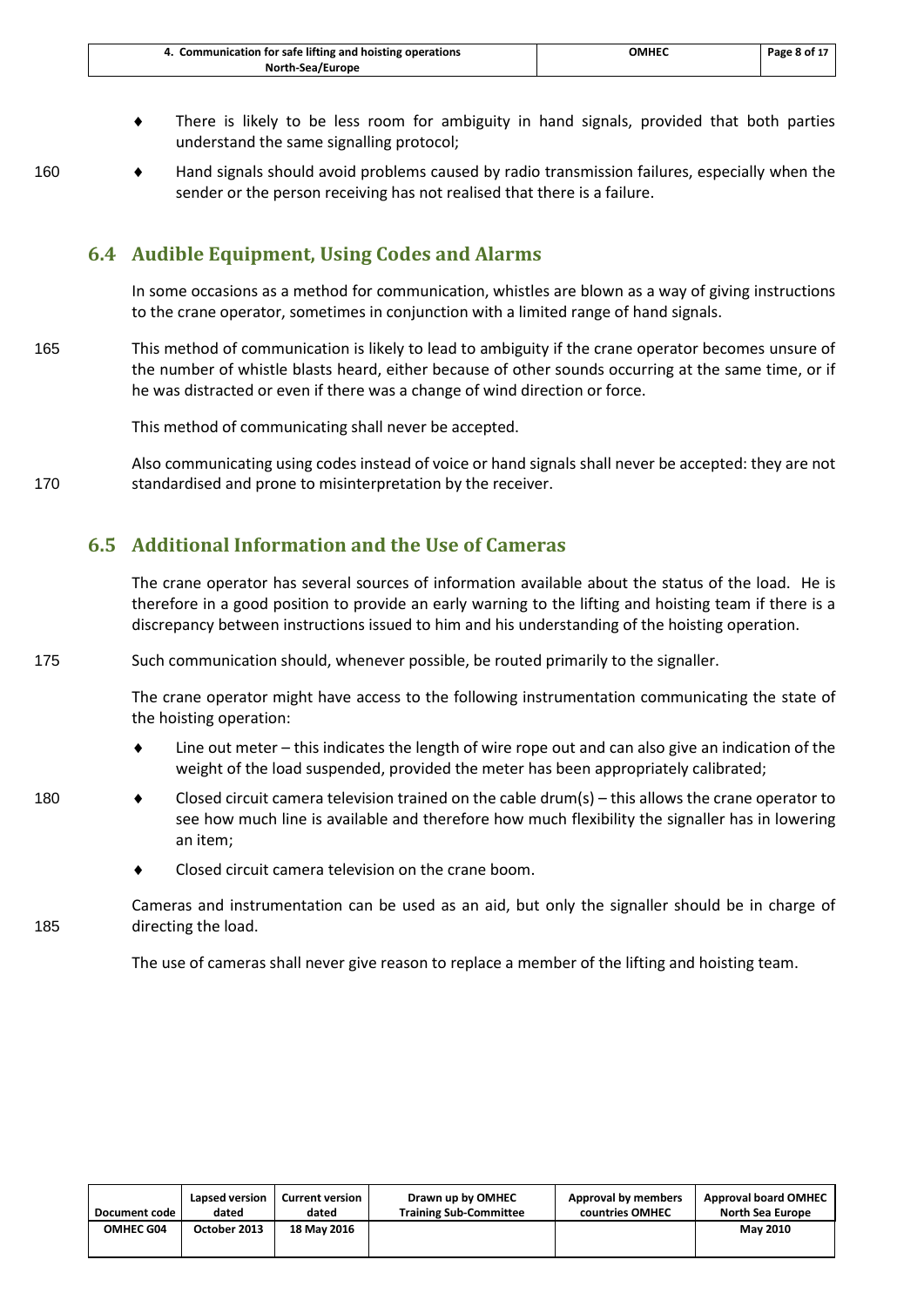| 4. Communication for safe lifting and hoisting operations | омнес | Page 9 of 17 |
|-----------------------------------------------------------|-------|--------------|
| North-Sea/Europe                                          |       |              |

# <span id="page-11-1"></span><span id="page-11-0"></span>**7 RADIO PROCEDURES FOR LIFTING AND HOISTING OPERATIONS**

#### **7.1 Establish Links and Testing the Radio Equipment**

Communications equipment such as radios or headsets should have been issued at the start of the 190 shift and tested at that time. Testing usually takes the form of a call to another person who will provide confirmation that the equipment is working.

> By the time the toolbox talk or Last Minute Risk Assessment meeting occurs, all communications equipment should have been tested. At the toolbox talk, the users of the radio equipment should confirm testing.

#### <span id="page-11-2"></span>195 **7.2 Selecting Radio Channels and Establishing Links**

If possible, identify a channel that will only be used by the team involved in the lifting and hoisting operations. This will help avoid cross talk from other personnel, nearby ships in the vicinity, cranes on other operations, etc. Cross talk can be disruptive to the whole team and will jeopardise safety.

Where there is more than one crane working in the vicinity, ideally, each crane should be allocated a 200 separate radio channel. This is particularly important when working simultaneously with vessels.

#### **7.2.1 Cranes Operating on Different Channels**

In circumstances where two cranes are operating on different channels for onboard lifting and hoisting operations at the same time, the signallers should make both crane operators aware of the lifts planned and pay attention to the position of the boom tips so as to avoid any contact 205 between cranes when carrying out the lifting and hoisting operations.

> If it is not possible to use a unique channel, use of 'call signs' for each crane, winch or lifting team member, will assist in identifying caller and receiver. The call sign should precede any radio communication to avoid confusion.

#### **7.2.2 Cranes Operating on Same Channels**

210 If simultaneous lifting and hoisting operations are using the same channel, e.g. during a tandem lifting operation, individual call signs for each crane, winch or lifting team member, will assist in identifying caller and receiver. The call sign should be used and should precede any radio communication to avoid confusion.

#### <span id="page-11-3"></span>**7.3 Communications Protocol and Good Practice**

215 The following protocol is recommended for radio communication during lifting and hoisting operations:

- Call signs and code words should be set up and adhered to;
- Call signs must be used at all times to establish the authenticity of commands or directions;
- At the end of an instruction or enquiry the transmitting operator should indicate the end of the message by the command 'over';

|  | I |
|--|---|
|  |   |

| <b>Document code</b> | Lapsed version | <b>Current version</b> | Drawn up by OMHEC             | Approval by members | <b>Approval board OMHEC</b> |
|----------------------|----------------|------------------------|-------------------------------|---------------------|-----------------------------|
|                      | dated          | dated                  | <b>Training Sub-Committee</b> | countries OMHEC     | <b>North Sea Europe</b>     |
| OMHEC G04            | October 2013   | 18 May 2016            |                               |                     | <b>May 2010</b>             |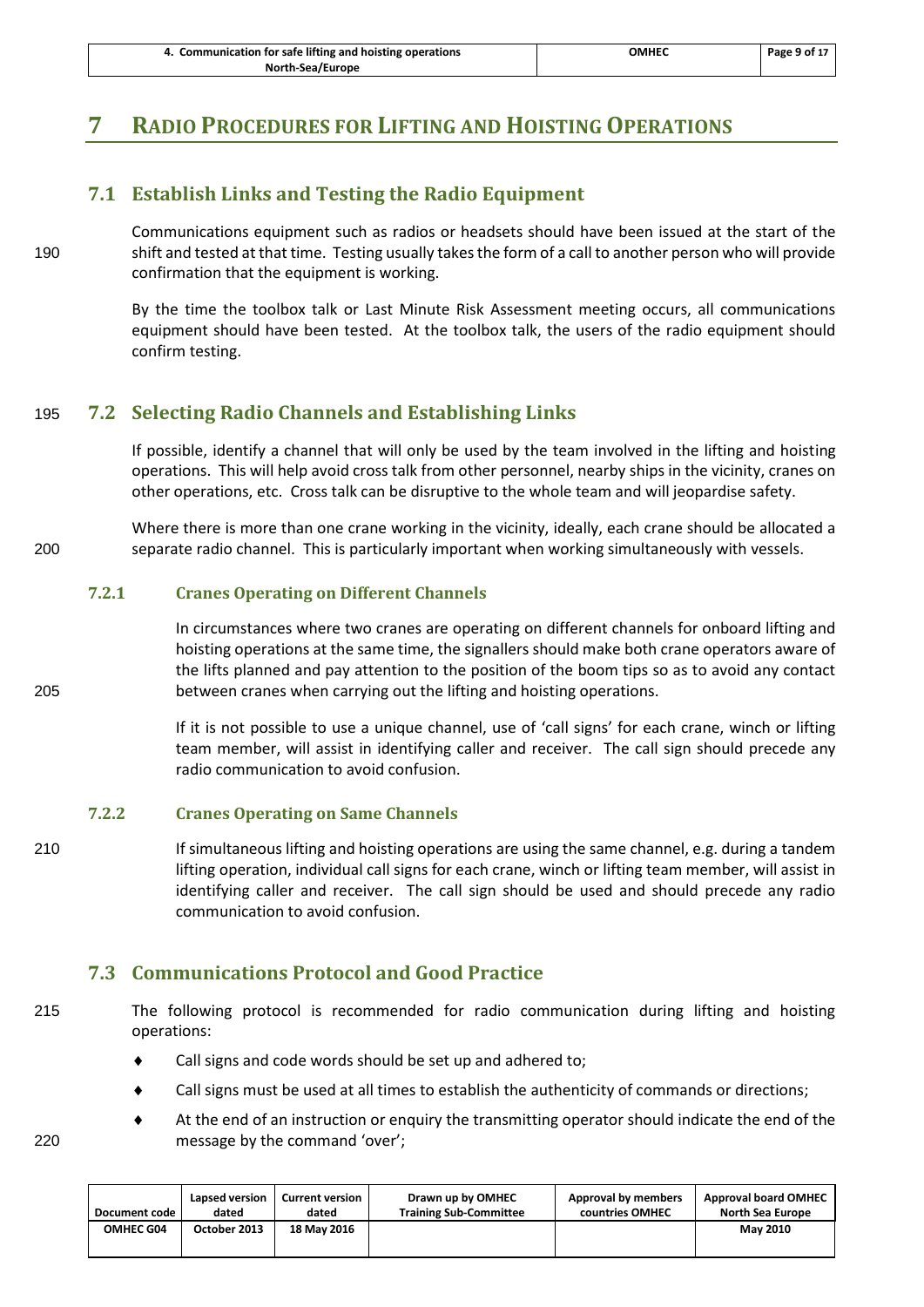| 4. Communication for safe lifting and hoisting operations | омнес | Page 10 of 17 |
|-----------------------------------------------------------|-------|---------------|
| North-Sea/Europe                                          |       |               |

- The receiving operator should indicate understanding of any dialogue by a confirmative repeat of the command;
- Under no circumstances should the transmitting operator assume understanding without confirmative repeat acknowledgement from the receiving operator;
- 
- $225$   $\bullet$  If any doubt exists regarding a message, the receiving operator must not acknowledge but should repeat the message as he understands it and ask for confirmation or simply request the transmitting operator to repeat;
	- At the close of communication the transmitting operator should indicate the end of the transmission with the command 'over and out'.
- 230 Code words shall be short and give clear instructions and must be confirmed during the planning. As an example:

|     | Code word  | <b>Action</b>                                   |
|-----|------------|-------------------------------------------------|
|     | Start      | To indicate the start of a command              |
|     | Stop       | To interrupt or stop a movement                 |
| 235 | End        | To end the operation                            |
|     | Pick up    | Start hoisting the load                         |
|     | Hoist      | Raise the load                                  |
|     | Lower      | Lower the load                                  |
|     | Boom up    | Raise the boom                                  |
| 240 | Boom down  | Lower the boom                                  |
|     | Slew right | Slew to the right, from crane operator position |
|     | Slew left  | Slew to the left, from crane operator position  |
|     | Slowly     | Slow movements                                  |
|     | Slack off  | Release tension in the wire to release the hook |
| 245 | Hook free  | Information only to the crane operator          |

The above list is not exhaustive as specific types of cranes, such as knuckle boom cranes, need more crane specific instructions. Crane specific instructions must be agreed upon during the planning and fully known to all members of the lifting and hoisting team.

#### <span id="page-12-0"></span>**7.4 Maintaining Continuous Communication**

250 Communication from the signaller to the crane operator should be continuous. This is particularly important during 'blind lifts'. Should communications cease, the lifting and hoisting operation should stop in a safe way.

> Continuous communications are recommended, by giving the initial instruction and then talk to the crane operator repeatedly to reassure him that the line of communication is still active.

255 Any person using the radio should avoid keeping the transmission button pressed for unnecessarily long periods. The radio might be the only quick way to contact vital lifting and hoisting team members.

> Lifting should stop if there is an interruption to communication, for example if a third party breaks into the transmission.

| Document code | Lapsed version | <b>Current version</b> | Drawn up by OMHEC             | Approval by members | <b>Approval board OMHEC</b> |
|---------------|----------------|------------------------|-------------------------------|---------------------|-----------------------------|
|               | dated          | dated                  | <b>Training Sub-Committee</b> | countries OMHEC     | <b>North Sea Europe</b>     |
| OMHEC G04     | October 2013   | 18 May 2016            |                               |                     | <b>May 2010</b>             |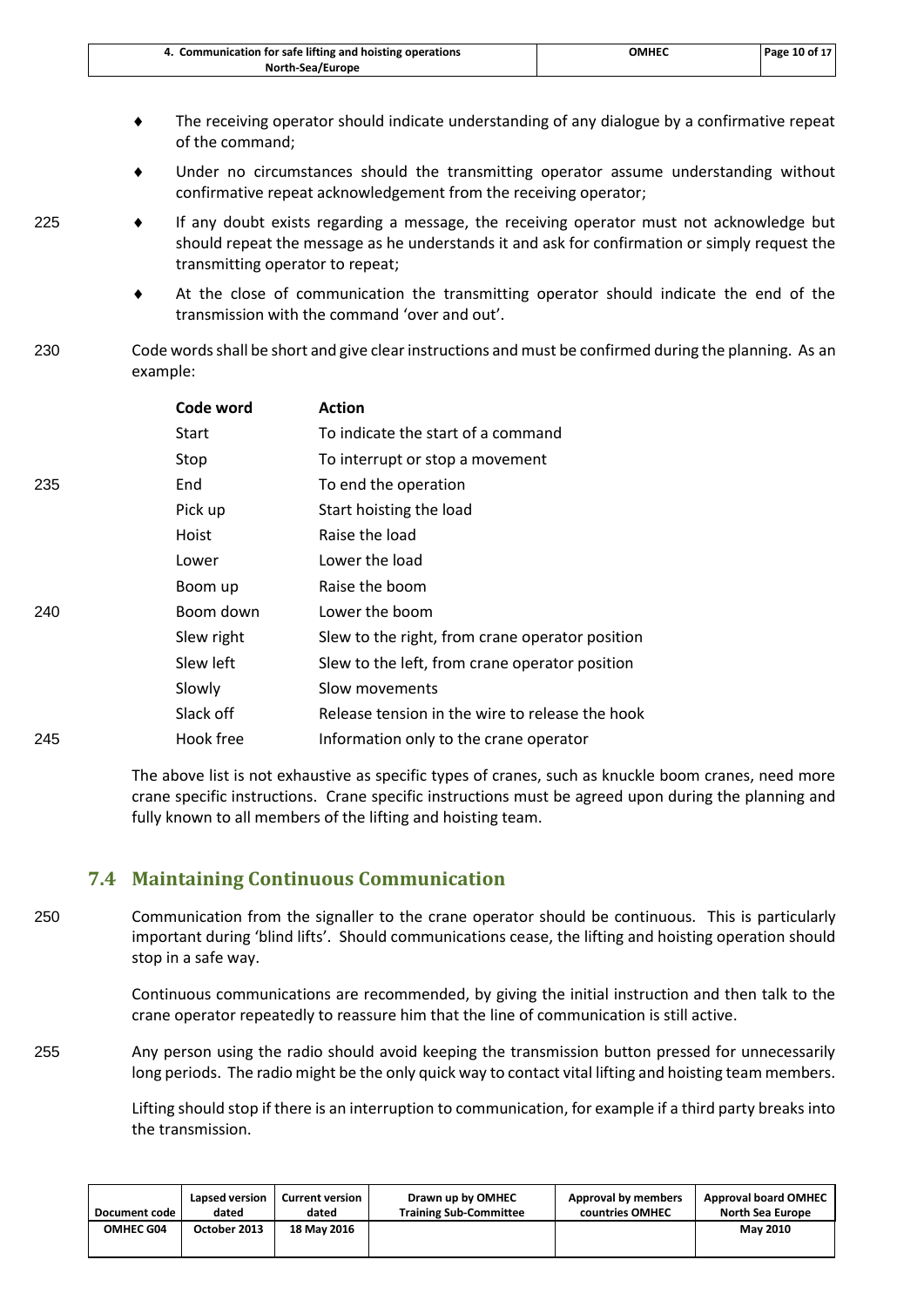| 4. Communication for safe lifting and hoisting operations | омнес | Page 11 of 17 |
|-----------------------------------------------------------|-------|---------------|
| North-Sea/Europe                                          |       |               |

#### <span id="page-13-0"></span>**7.5 Acknowledgement and Understanding**

260 Good practice indicates that communications should be positively acknowledged. The receiving operator(s) should indicate understanding of the message by repeating or in a slightly different form of words as the instructions received.

> Distraction is a risk factor. Accordingly, communication should be clear and limited to what the crane operator has to do.

265 Discussion or explanation as to why the lifting and hoisting operations are being conducted in a certain way should be held at the risk identification stage, or the toolbox talk, but not when the operations are underway. If there is a need for discussion then stop the operations and deal with the issue.

#### <span id="page-13-1"></span>**7.6 Care and Safety**

Always check that the batteries are fully charged prior to booking out the radio for a shift. Ensure that 270 the radio microphone is not exposed to rain. If a plastic carrying case offering full protection of the radio is not available, a simple precautionary measure such as a small plastic bag or a piece of cling film around the microphone will ensure that it remains in a dry condition.

Do not carry radios in pockets. Always ensure that they are carried in protective holsters attached to the body by either shoulder lanyard or waist belt. Apart from maintaining the integrity of the radio 275 this will ensure that the radio does not become a dropped object if dislodged when working at height or climbing ladders.

| Document code | Lapsed version | <b>Current version</b> | Drawn up by OMHEC             | Approval by members | <b>Approval board OMHEC</b> |
|---------------|----------------|------------------------|-------------------------------|---------------------|-----------------------------|
|               | dated          | dated                  | <b>Training Sub-Committee</b> | countries OMHEC     | North Sea Europe            |
| OMHEC G04     | October 2013   | 18 May 2016            |                               |                     | <b>May 2010</b>             |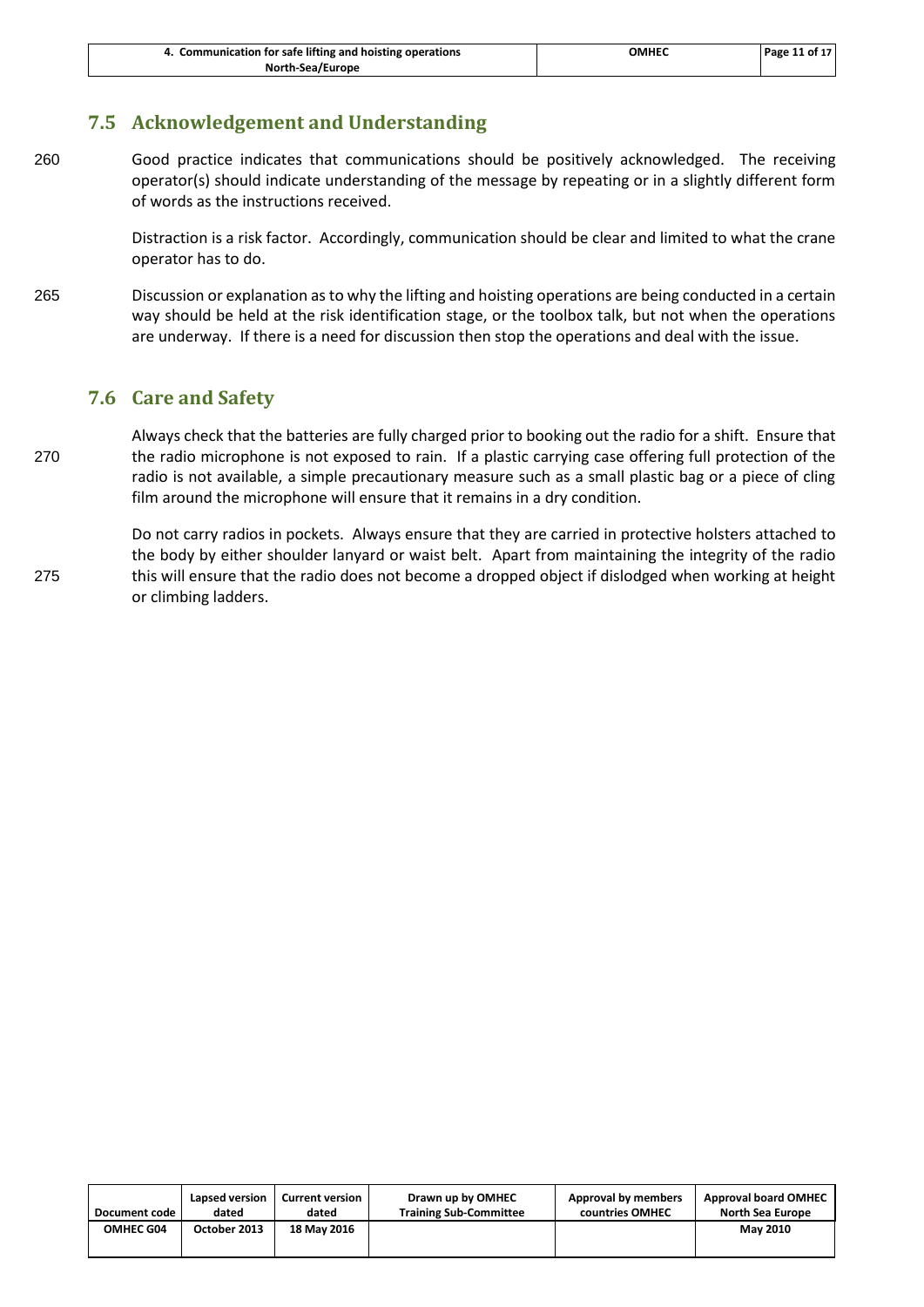| 4. Communication for safe lifting and hoisting operations | омнес | Page 12 of 17 |
|-----------------------------------------------------------|-------|---------------|
| North-Sea/Europe                                          |       |               |

# <span id="page-14-0"></span>**8 HAND SIGNALS**

Radio communications shall be used as primary means of communication during lifting and hoisting operations. Hand signals can be used in addition to the radio equipment and shall be used as back-up in the 280 event of radio equipment failure.

Hand signals must be:

- Precise;
- Simple;
- Expansive;
- 285  $\leftrightarrow$  Easy to make and understand;
	- ◆ Clearly distinct from other such signals.

Where both arms are used at the same time, they must be moved symmetrically and for giving one sign only (European Council Directive 92/58/EEC and amended EC Directive 2007/30/EEC on the Minimum Requirements for the Provision of Safety and/or Health Signs at Work, ANNEX IX).

- 290 There is a range of different hand signals used to indicate:
	- Movement of the load itself, or
	- Movement of the crane.

Whatever hand signals are to be used should be displayed, for example inside the crane cabin, around the operational area, mess rooms and so on. It is good practice to have laminated copies of the standardised 295 hand signals to be used available and provide easy access to them.

#### <span id="page-14-1"></span>**8.1 Using Hand Signals**

Personnel using hand signals should ensure that they:

- $\bullet$  Know and are fully familiar with the set of hand signals agreed;
- Use the signals correctly;
- 300 Use the signals confidently and clearly;
	- Face the crane operator whenever possible when signalling.

There should always be a line of sight between the signaller and the crane operator. Lifting and hoisting operations must cease if visual contact is lost and only recommence when a clear line of vision is re-established. Cease lifting and hoisting operations if inclement weather or darkness impairs the 305 ability to see the signaller and operations cannot continue safely!

| Document code    | Lapsed version | <b>Current version</b> | Drawn up by OMHEC             | Approval by members | <b>Approval board OMHEC</b> |
|------------------|----------------|------------------------|-------------------------------|---------------------|-----------------------------|
|                  | dated          | dated                  | <b>Training Sub-Committee</b> | countries OMHEC     | <b>North Sea Europe</b>     |
| <b>OMHEC G04</b> | October 2013   | <b>18 May 2016</b>     |                               |                     | <b>May 2010</b>             |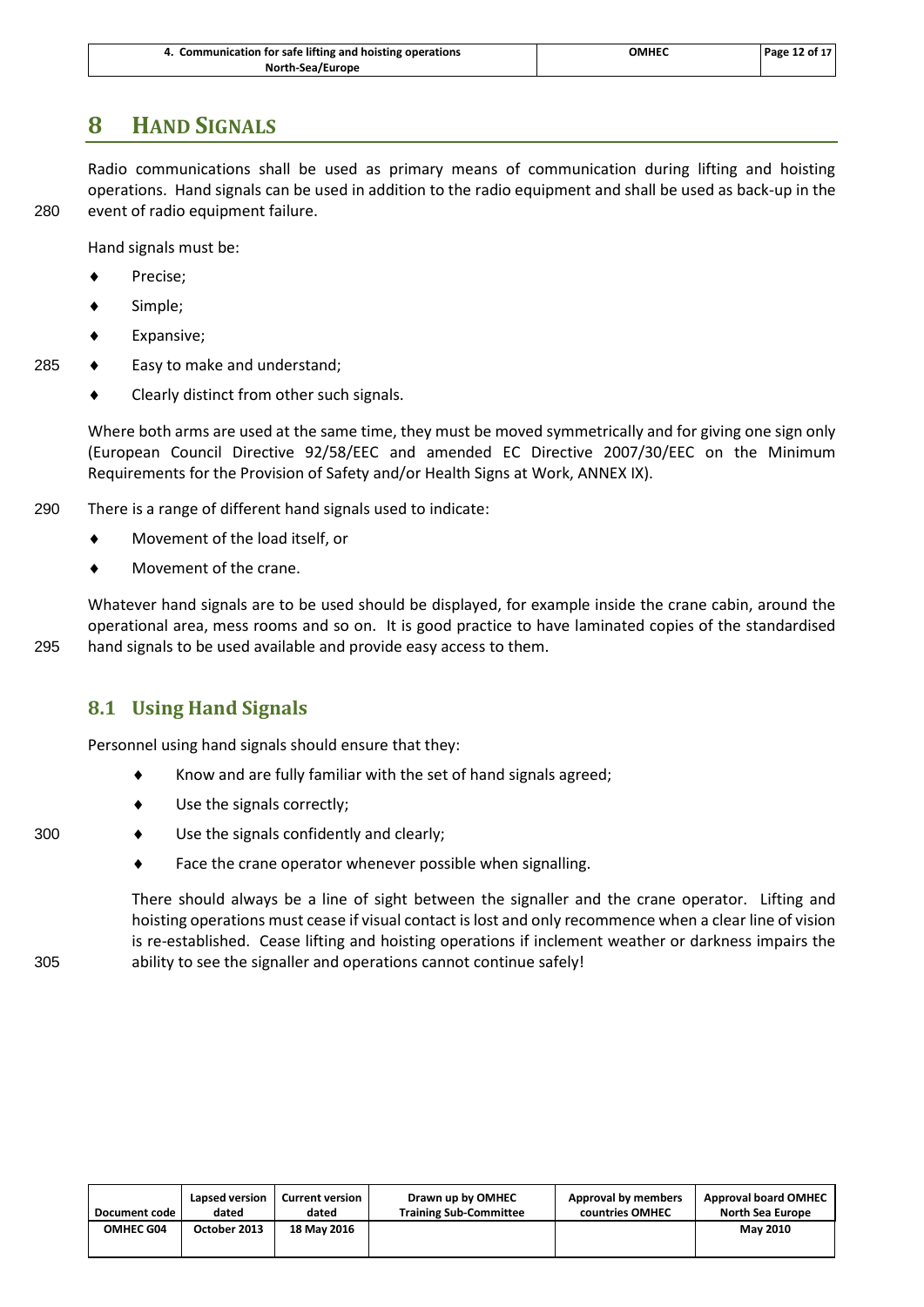| 4. Communication for safe lifting and hoisting operations | ОМНЕС | Page 13 of 17 |
|-----------------------------------------------------------|-------|---------------|
| North-Sea/Europe                                          |       |               |

#### <span id="page-15-0"></span>**8.2 OMHEC Recommended Hand Signals**

In order to be compliant with hand signals as per European Council Directive 92/58/EEC and amended EC Directive 2007/30/EEC on the Minimum Requirements for the Provision of Safety and/or Health Signs at Work, OMHEC recommends using the following hand signals for lifting and hoisting operations:



**Document code Lapsed version dated Current version dated Drawn up by OMHEC Training Sub-Committee Approval by members countries OMHEC Approval board OMHEC North Sea Europe OMHEC G04 October 2013 18 May 2016 May 2010**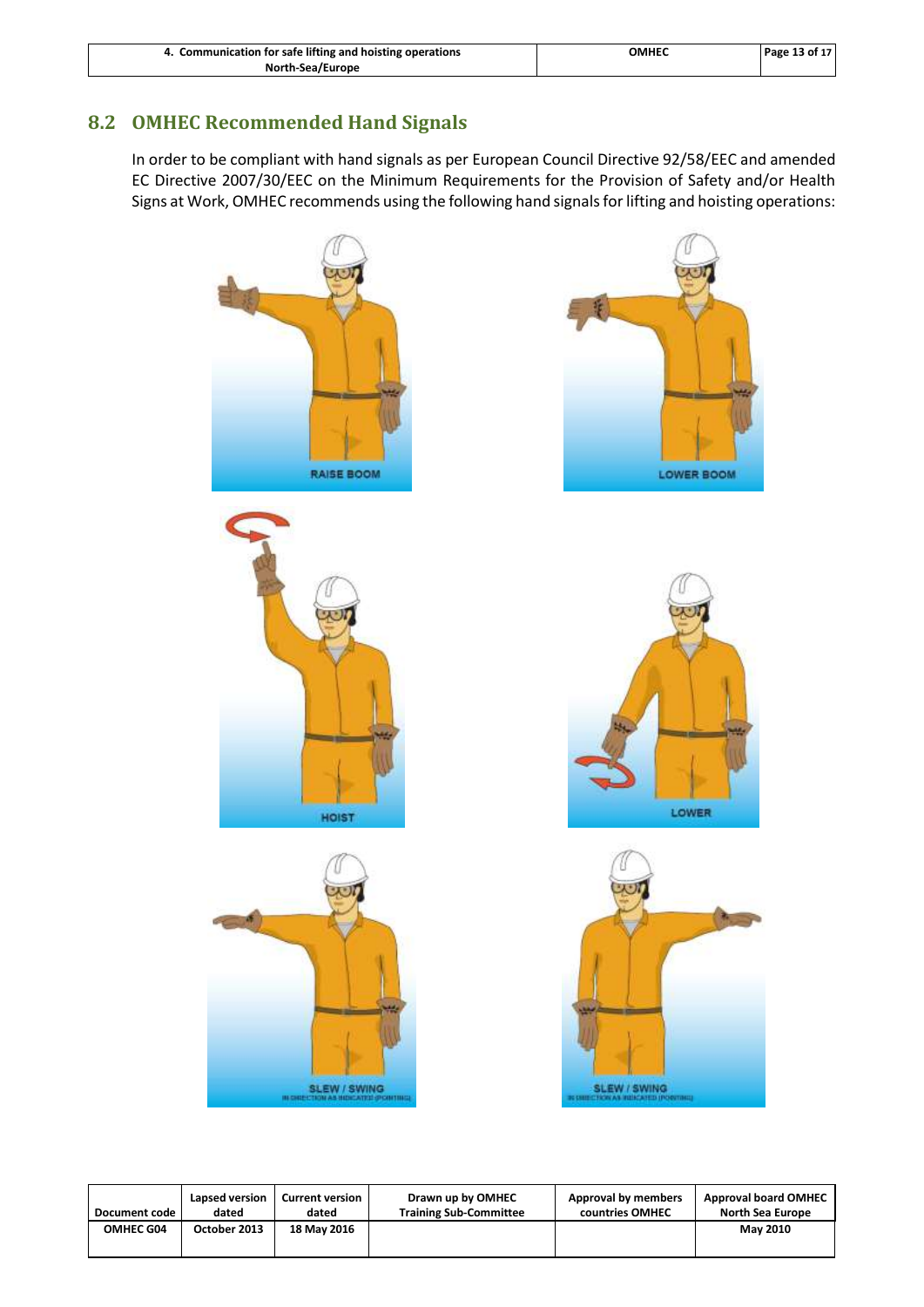| 4. Communication for safe lifting and hoisting operations | <b>OMHEC</b> | Page 14 of 17 |
|-----------------------------------------------------------|--------------|---------------|
| North-Sea/Europe                                          |              |               |



310 *(The signal for STOP and the END OF OPERATION dos not correspond with the European Council Directive 92/58/EEC the signal in the Directive for STOP is the right arm points upwards with the palm facing forwards and the signal END OF OPERATION is both hands are clasped at chest height.)*

All the above hand signals are related to moving the load.

In addition to these signals, additional signals can be agreed upon to indicate:

- 315 **+ Horizontal or vertical distance;** 
	- Hoist to be used;
	- Movements of boom, such as extend or retract.

Due to technical and on-going developments and improvement of cranes, they are being equipped with more and more technical features that will require more and more hand signals for the 320 communications.

> For OMHEC this is an additional reason to recommend the use of radio equipment for communications, backed up with the above hand signals for emergencies in case radio equipment fails.

| Document code | Lapsed version | <b>Current version</b> | Drawn up by OMHEC             | Approval by members | <b>Approval board OMHEC</b> |
|---------------|----------------|------------------------|-------------------------------|---------------------|-----------------------------|
|               | dated          | dated                  | <b>Training Sub-Committee</b> | countries OMHEC     | <b>North Sea Europe</b>     |
| OMHEC G04     | October 2013   | 18 May 2016            |                               |                     | <b>May 2010</b>             |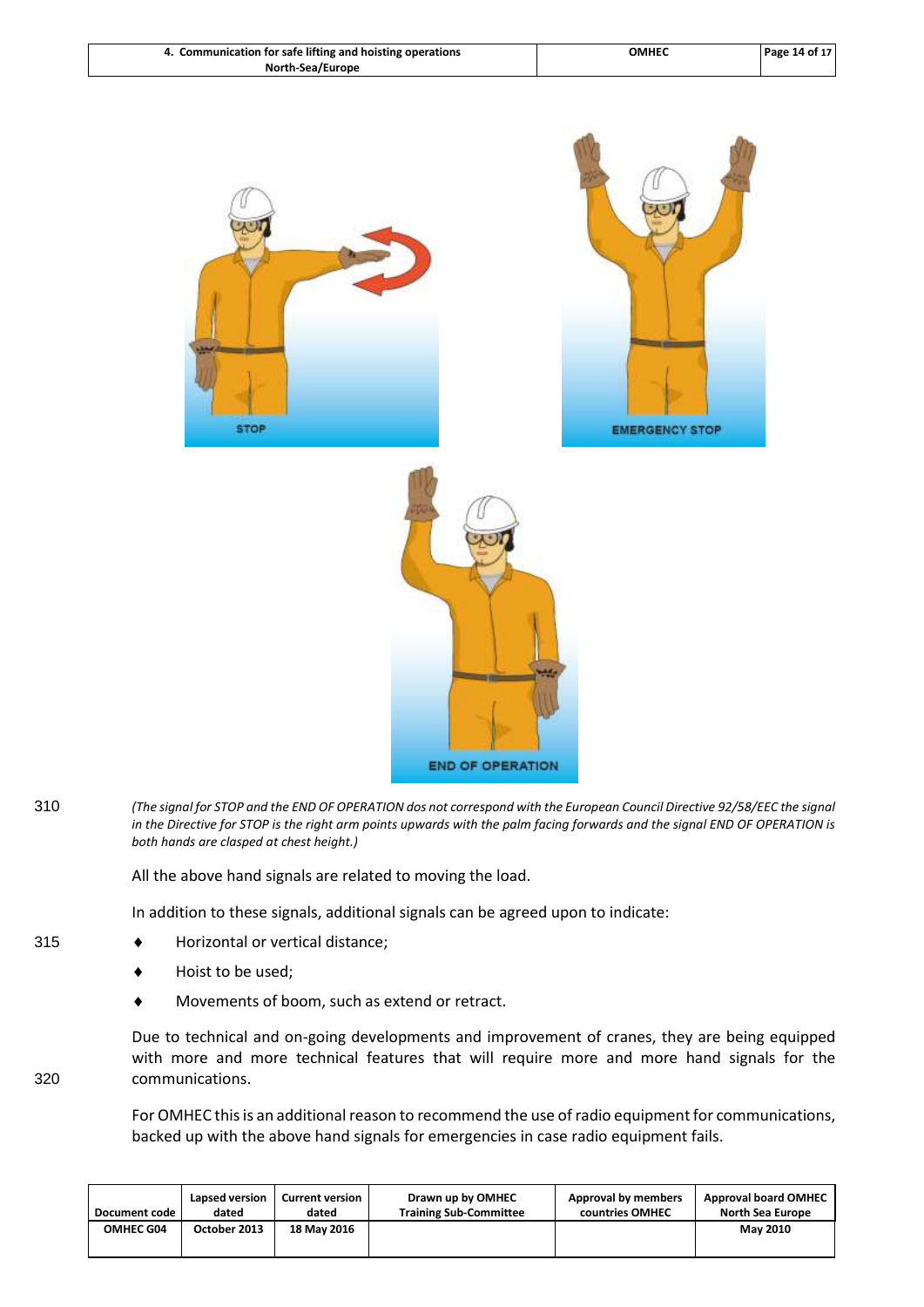| 4. Communication for safe lifting and hoisting operations | ОМНЕС | Page 15 of 17 |
|-----------------------------------------------------------|-------|---------------|
| North-Sea/Europe                                          |       |               |

# <span id="page-17-0"></span>**9 LEARN AND RECORD**

Communication includes feedback from the team involved in the lifting and hoisting after the operations and 325 provision should be made for this in operational procedures. The intention of the de-briefing is to learn and record any faults, possible improvements to current practices and obtain lessons learnt for the benefit of future operations. Such lessons learnt should be communicated to other lifting and hoisting teams.

| Document code | Lapsed version | <b>Current version</b> | Drawn up by OMHEC             | Approval by members | <b>Approval board OMHEC</b> |
|---------------|----------------|------------------------|-------------------------------|---------------------|-----------------------------|
|               | dated          | dated                  | <b>Training Sub-Committee</b> | countries OMHEC     | North Sea Europe            |
| OMHEC G04     | October 2013   | 18 May 2016            |                               |                     | <b>May 2010</b>             |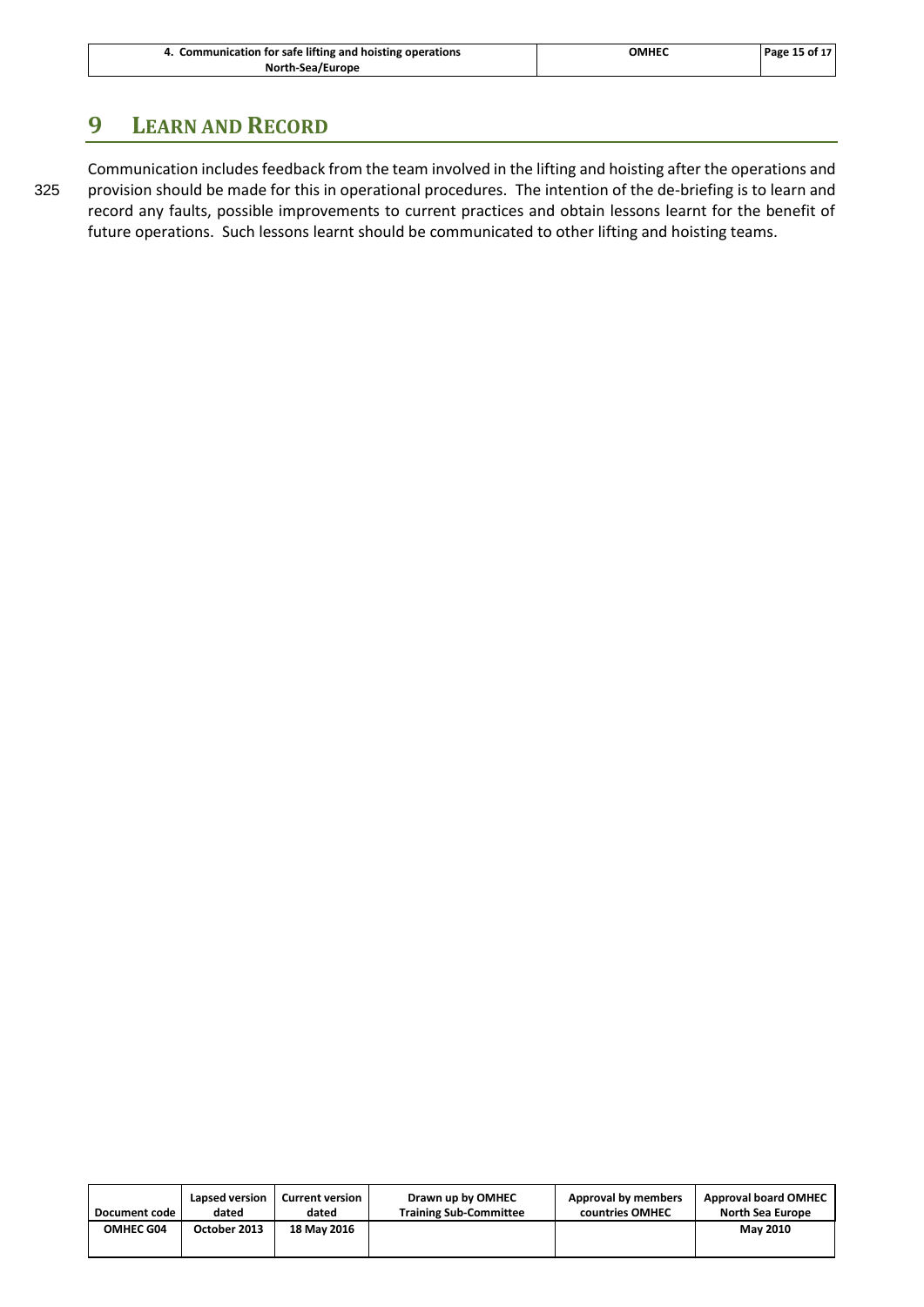| 4. Communication for safe lifting and hoisting operations | ОМНЕС | Page 16 of 17 |
|-----------------------------------------------------------|-------|---------------|
| North-Sea/Europe                                          |       |               |

# <span id="page-18-0"></span>**10 DEFINITIONS**

| <b>Appliance operator</b> | A competent person who is fully qualified according applicable rules and<br>regulations and has the authorization to use the equipment.<br>A person who operates the crane for the purpose of positioning loads or<br>erecting the crane.        |
|---------------------------|--------------------------------------------------------------------------------------------------------------------------------------------------------------------------------------------------------------------------------------------------|
| <b>Signaller</b>          | A person responsible for relaying the signal from the slinger to the crane driver.                                                                                                                                                               |
| <b>Slinger</b>            | a person responsible for attaching and detaching the load to and from the crane<br>load-attachment and for the use of the correct lifting gear and equipment in<br>accordance with the planning of the operation for proper positioning of loads |

330 (Reference: ISO 15513 standard: Cranes – competency requirements for crane drivers (operators), slingers, signallers and assessors.)

| Document code | Lapsed version | <b>Current version</b> | Drawn up by OMHEC             | Approval by members | <b>Approval board OMHEC</b> |
|---------------|----------------|------------------------|-------------------------------|---------------------|-----------------------------|
|               | dated          | dated                  | <b>Training Sub-Committee</b> | countries OMHEC     | North Sea Europe            |
| OMHEC G04     | October 2013   | 18 May 2016            |                               |                     | <b>May 2010</b>             |